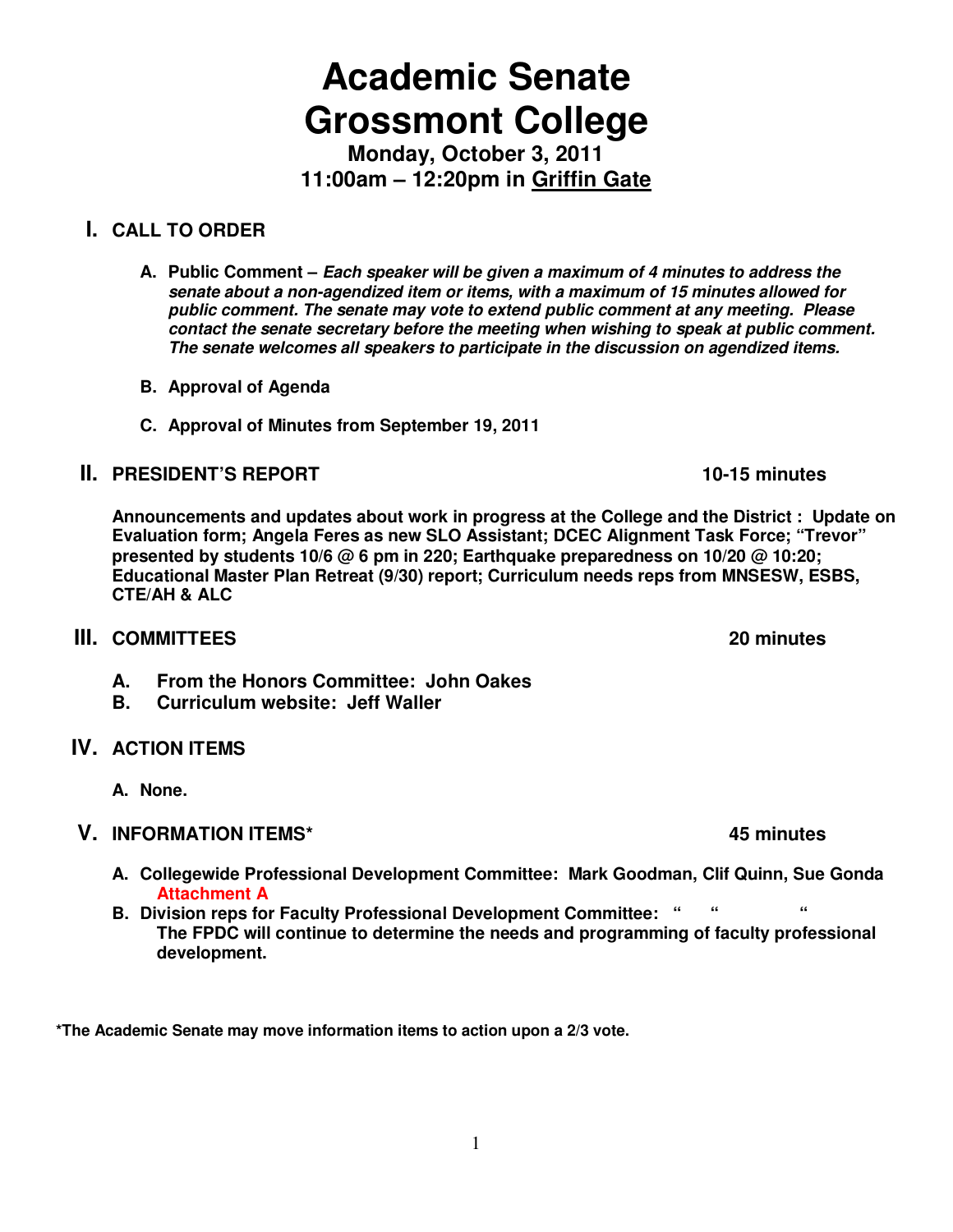#### **Attachment A (10/19/2011)**

#### **Professional Development Discussions Spring 2011**

The College-wide Professional Development Committee was augmented with additional taskforce members. The members represented faculty, staff and administrators involved in the Council of Chairs, CATL, Faculty Professional Development, SLOs, Instruction, and Classified Senate.

The team identified institutions across the nation that had year-round, exceptional professional development available on campus to employees. The group identified 25 colleges in CA and across the nation to initially review website information and subsequently with follow-up telephone interviews and sharing of resources. The team identified best practices in: Structure, offerings, annual calendar of events, incentives, automated registration and reporting, governance and the like. The team then made specific recommendations based upon discussions of the group, with the faculty professional development committee, academic senate President and classified staff Vice President.

The following recommendations were agreed upon:

- 1. The Collegewide Professional Development Committee (CWPD) will continue to support, develop and provide activities and events that fulfill the development needs of all constituent groups. CWPDC relies on each constituent group to determine their needs and programming.
- 2. The Faculty Professional Development (FPD) Group will continue to plan and provide for faculty professional development opportunities in collaboration with the CWPD committee.
- 3. The Academic Senate will discuss aligning the FPD committee with other senate committees in appointing membership based on divisional representation. These divisional reps will participate in the CWPD committee as faculty members to strengthen and more closely align the work of these two committees. This will also enable the processing of paperwork to the state in a manner that is compliant with state guidelines.
- 4. The CWPD committee will discuss increasing classified staff membership on the committee by one additional member so as to align representation with the three structural areas of the college. The position of supervisor will be reduced to one rather than two. The administrative members of the committee will have a strong understanding of and advocacy for professional development for all constituent groups including administrators.
- 5. The CWPD committee will allocate resources such that all constituent groups may have opportunities for robust professional development. The faculty allocation for flex week will be based upon a review of the four year history of spending on flex week (2007-2011). That review revealed the highest amount spent on Flex week to date was \$5600. FPDC are encouraged to use this entire amount for flex week, however, they may use any leftover funds for other professional development, consistent with college/district policies and in communication with appropriate administrators. Based upon funding availability and need, access to additional funds for each constituent group may be available through CWPD.
- 6. Each constituent group will develop a work group/committee that will advance the needs of that constituent group in concert with the CWPD committee. The CWPD relies on each constituent group to determine the needs and programming for their professional development.
- 7. During these challenging economic times, pilot a new position to coordinate the wide array of professional development offerings will be filled by a faculty member on full release. The coordinator